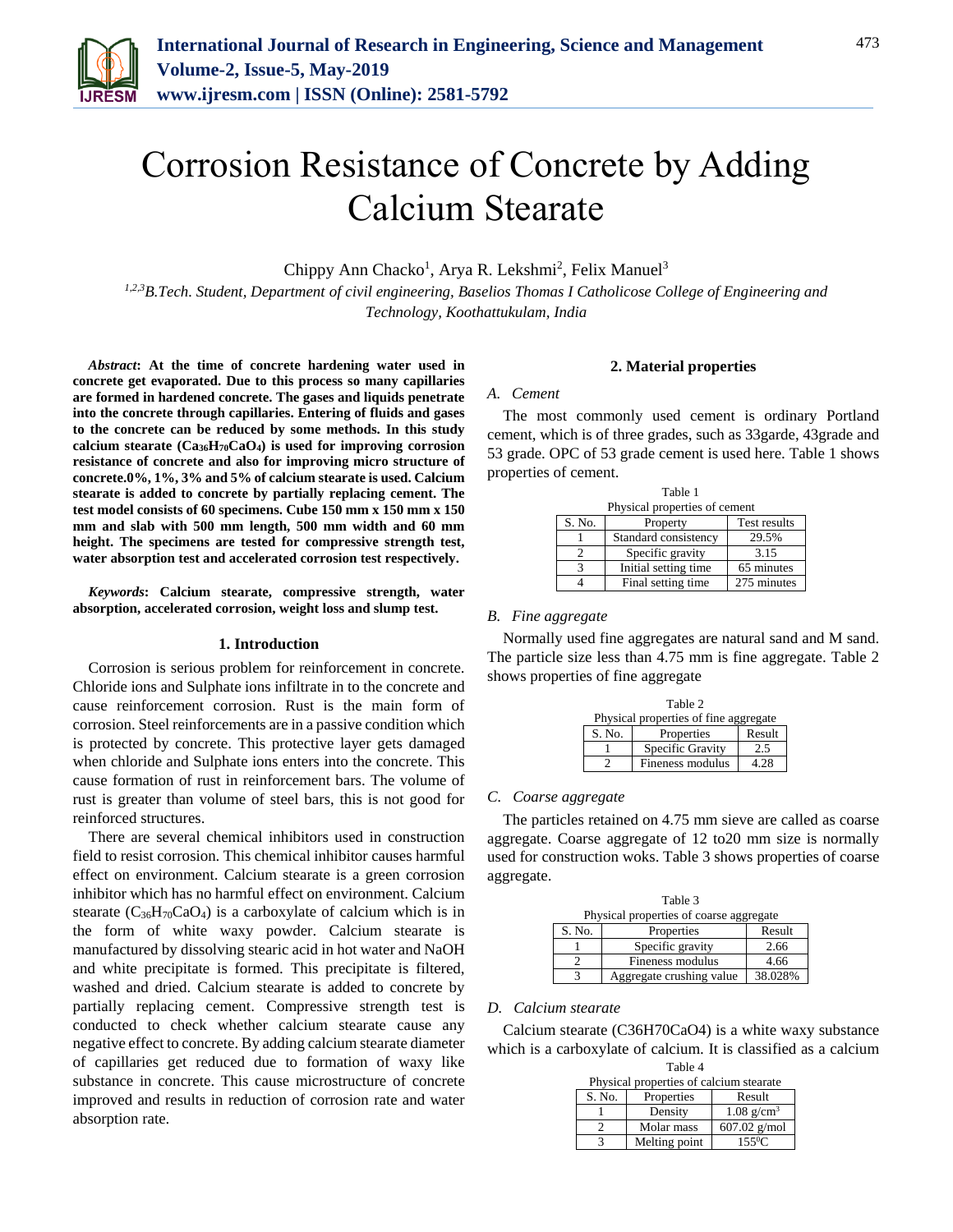

soap. Table 4 shows physical properties of calcium stearate.

## *E. Reinforcement bars*

Steel is an alloy of .25 to 1.5 carbon and iron. Normally used reinforcement bars are mild steel, high tensile bars and HYSD bars. Available HYSD steel bars are Fe 415 and Fe 500. Table 5 shows physical properties of reinforcement bars.

| Table 5                                   |                   |            |
|-------------------------------------------|-------------------|------------|
| Physical properties of reinforcement bars |                   |            |
| S. No.                                    | Properties        | Result     |
|                                           | Yield strength    | 428.49 MPa |
|                                           | Ultimate strength | 512.52 MPa |

## **3. Methodology**

### *A. Slump test*

The slump test is conducted for determine the workability of concrete. Slump test was carried out on concrete with and without calcium stearate.

## *B. Compressive strength*

The compressive strength test is carried on cubes with 150x150x150mm size. 7 days, 14 days and 28 days compressive strength is checked.

## *C. Water absorption*

The water absorption test of concrete is tested on cubes with 150 x 150 x 150 mm. 28 days aged cubes where used for test. Absorption  $% = [(b-a)/a] \times 100\%$  (1)

Where,

 $a =$  weight before water absorption

 $b$  = weight after water absorption

## *D. Accelerated corrosion test*

Accelerated corrosion test is done for corroding slab specimens of 28 days age. Dc current of 12 volt is used for corrosion.

## *E. Weight loss method*

Weight loss method is used to determine the corrosion efficiency of concrete with and without calcium stearate. It is calculated by equation 2

| Percentage corrosion = $[(W0 - W)/W0] \times 100$ | (2) |
|---------------------------------------------------|-----|
| Where.                                            |     |
| $W0$ = weight before corrosion                    |     |

 $W = weight$  after corrosion

# **4. Results and discussions**

### *A. Slump test*

| Table 6               |                  |  |
|-----------------------|------------------|--|
| Slump value           |                  |  |
| % of calcium stearate | Slump value (mm) |  |
| $0\%$                 |                  |  |
| 1%                    | 120              |  |
| 3%                    | 160              |  |
| 5%                    |                  |  |

Slump test is carried out on each of the fresh concrete (with

and without calcium stearate addition) to measure workability. From the table 6 we can understand workability of concrete has been increasing with increase in % addition of calcium stearate.

### *B. Compressive strength*

The result shows that compressive strength of concrete without calcium stearate is a little lower than the compressive strength of concrete with calcium stearate. The compressive strength of concrete with 1% and 3% is increasing and decreases when 5% is added.

| Table 7       |                                                        |                                  |         |         |
|---------------|--------------------------------------------------------|----------------------------------|---------|---------|
|               | Compressive strength after 7 days, 14 days and 28 days |                                  |         |         |
| S. No.        | % of calcium stearate                                  | compressive strength in $N/mm^2$ |         |         |
|               |                                                        | 7 days                           | 14 days | 28 days |
|               | 0%                                                     | 13.21                            | 18.31   | 20.34   |
| $\mathcal{D}$ | 1%                                                     | 13.70                            | 18.78   | 21.15   |
| 3             | 3%                                                     | 14.03                            | 19.43   | 21.59   |
|               | 5%                                                     | 12.97                            | 17.99   | 20.01   |



### *C. Water absorption*

Figure 2 represents the water absorption of concrete without and with calcium stearate in various contents. It indicates that the addition of calcium stearate to the concrete significantly reduces the water absorption. Water absorbed by cube without calcium stearate is around 2%. This absorption rate gets reduced to 0.45% when various amount of calcium stearate added. The tendency is valid when the maximum content of calcium stearate in the concrete is around 5%.

| Table 8<br>Water absorption after 28 days |                       |                        |  |
|-------------------------------------------|-----------------------|------------------------|--|
| S. No.                                    | % of calcium stearate | Average absorption (%) |  |
|                                           | 0%                    | 2.03                   |  |
|                                           | $1\%$                 | 1.41                   |  |
|                                           | 3%                    | 0.93                   |  |
|                                           | 5%                    | 0.45                   |  |